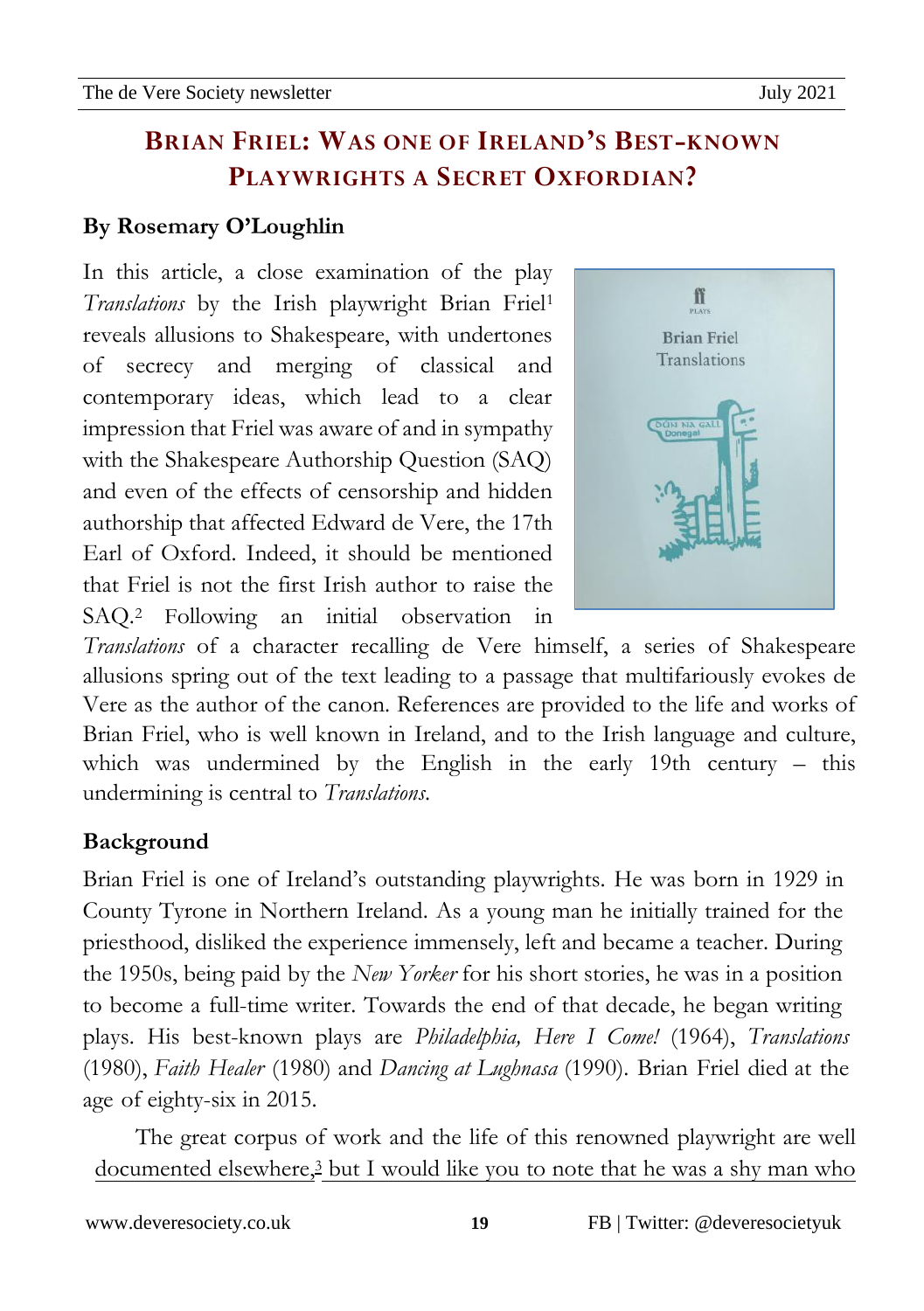02Apro did not court publicity. As with de Vere who lived in a time of acute censorship, newsletter the Ireland of Brian Friel was not one where a writer could freely express themselves on all topics. The earlier part of his career was a time in which the Catholic church and the Irish state mutually reinforced each other's positions. Many Irish writers over the years have been banned, including Liam O'Flaherty and Edna O'Brien. International writers too had been banned, including some writings of Saul Bellow, Ernest Hemingway, William Faulkner and Graham Greene. <sup>4</sup> A career as a playwright is notoriously difficult at the best of times and given my views that Friel was well acquainted with the SAQ, I consider that as a man with a family to provide for, this was not a topic he would have chosen to entertain openly. Indeed in 1973 after the production of his play *The Freedom of the City*, which took its inspiration from the tragic event in 1972 when thirteen unarmed civil rights demonstrators were killed by British paratroopers and which has become known as 'Bloody Sunday', Friel found himself the subject of much unwanted attention and was quite alarmed at the play being viewed in some quarters as propaganda. 5

As to how my discovery came about, two years ago I was a student at a weeklong course at the Drama League of Ireland Summer School. Having enjoyed many of their wonderful courses over the years, I had not intended to go that year until out of the blue, a drama group that I had been a member of emailed to say that there was a bursary with two available options, one of which was a course for directors. This I chose, and under the expert tuition of director Conall Morrison, we delved into a number of plays, including *Translations* – a play that up to that point I had not read or seen performed. As we examined the play with a slow, measured approach, turning over individual words and allowing maximum absorption of the richness of the text, a parallel dialogue started to run through my head as I noted matters that to my mind indicated yet a further layer weaved through the play – that of the SAQ.

*Translations* deals with the clash of language and culture. The story revolves around an ordinance survey being carried out in Ireland in the 19th century by British soldiers, where they went about the country mapping the territory and renaming Irish place names. The themes of the play centre around loss of language, loss of identity and culture, misinterpretation, and the insider/outsider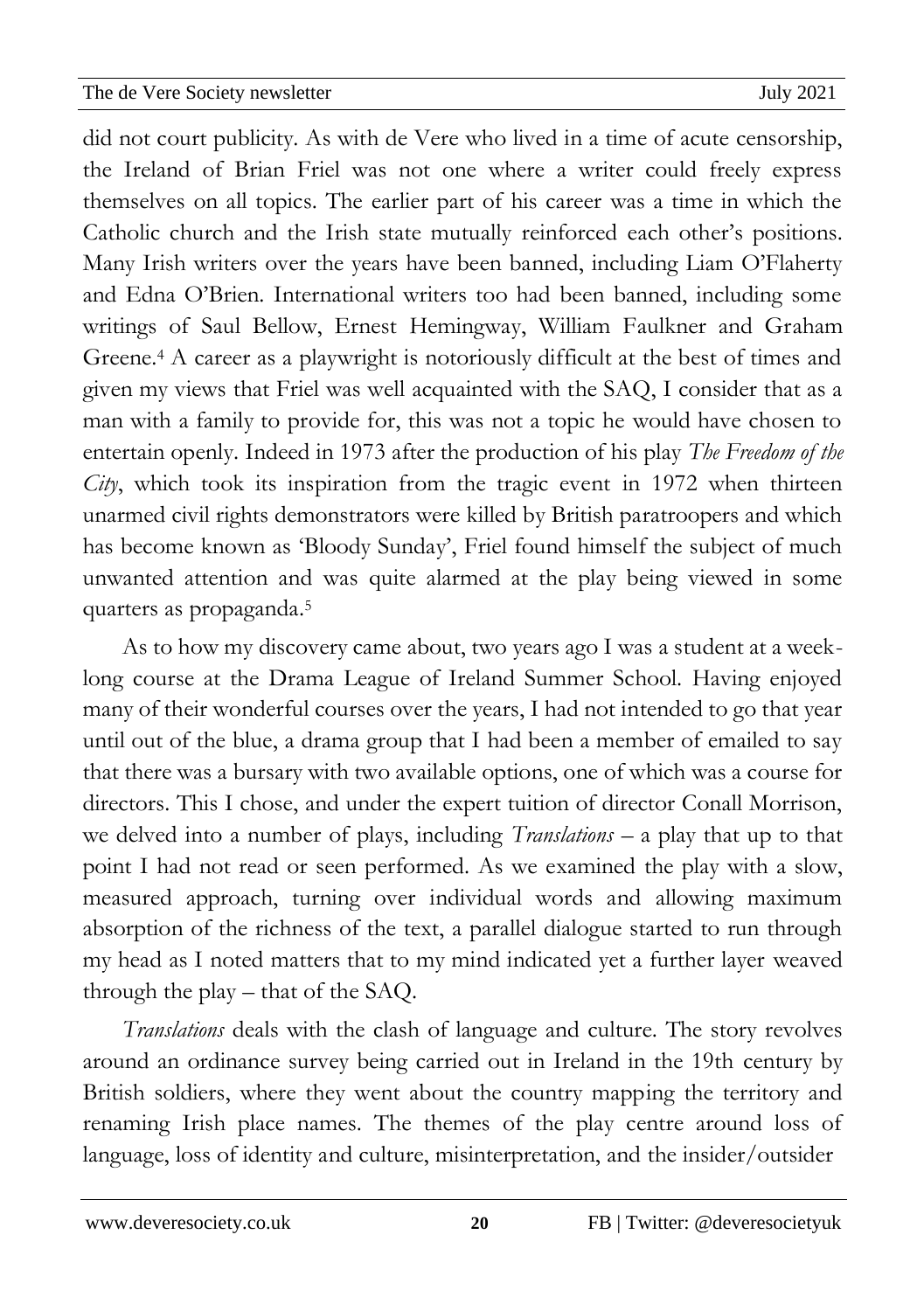02Apro dichotomy. Although the play is written in English the audience understands newsletter through theatrical device that the Irish characters are speaking in Irish and the English characters in English. One character acts as a translator between them.

#### **Some preliminary matters**

Before I specify the indications in *Translations* that the SAQ weighed on Friel's mind, I want to say, for context, two noteworthy things about Friel and one about myself. First regarding Friel, this was not a man who had only a passing interest in or knowledge of Shakespeare. In his article on Friel's *Translations* and Shakespeare's Henry Plays, Irish scholar Anthony Roche notes that Friel took inspiration from *King Lear* when he wrote one of his first pieces of drama, the 1958 radio play *This Hard House*. 6 Roche details clear parallels between *Translations*  and two of Shakespeare's *Henry* plays. Another of Friel's plays, *Volunteers,* contains a number of implicit and explicit references to *Hamlet*.

The second point regarding Friel is that in 1963, shortly after his career as a playwright had begun, Friel spent six months in the company of acclaimed director Tyrone Guthrie in Minneapolis observing the latter directing Chekov's play *Three Sisters* and Shakespeare's *Hamlet.* It would appear Friel found the experience profoundly seminal to his career, indicating that it gave him 'the courage and daring to attempt things'. 7 Guthrie himself was an authorship sceptic, publishing a piece in 1962 to that effect in the *New York Times Magazine*. <sup>8</sup> Did the subject of Shakespeare authorship come up in Guthrie's direction of *Hamlet*?

The point regarding myself concerns where my own mind was when I undertook this course – it was full of Oxfordianism. I had recently submitted my entry to the Shakespeare Oxford Fellowship 'Who Wrote Shakespeare' video competition and was also writing up my experiences of several short trips during the previous few years to places associated with de Vere, with a view to presenting these as a one-woman show. However, the last thing I expected when sitting down at the course to read through a play set in a hedge school<sup>9</sup> in the fictitious town of Baile Beag (Irish for 'small town') in County Donegal in the year 1833, not long before the Great Famine, was to be thinking again about Shakespeare authorship. But that's exactly what happened.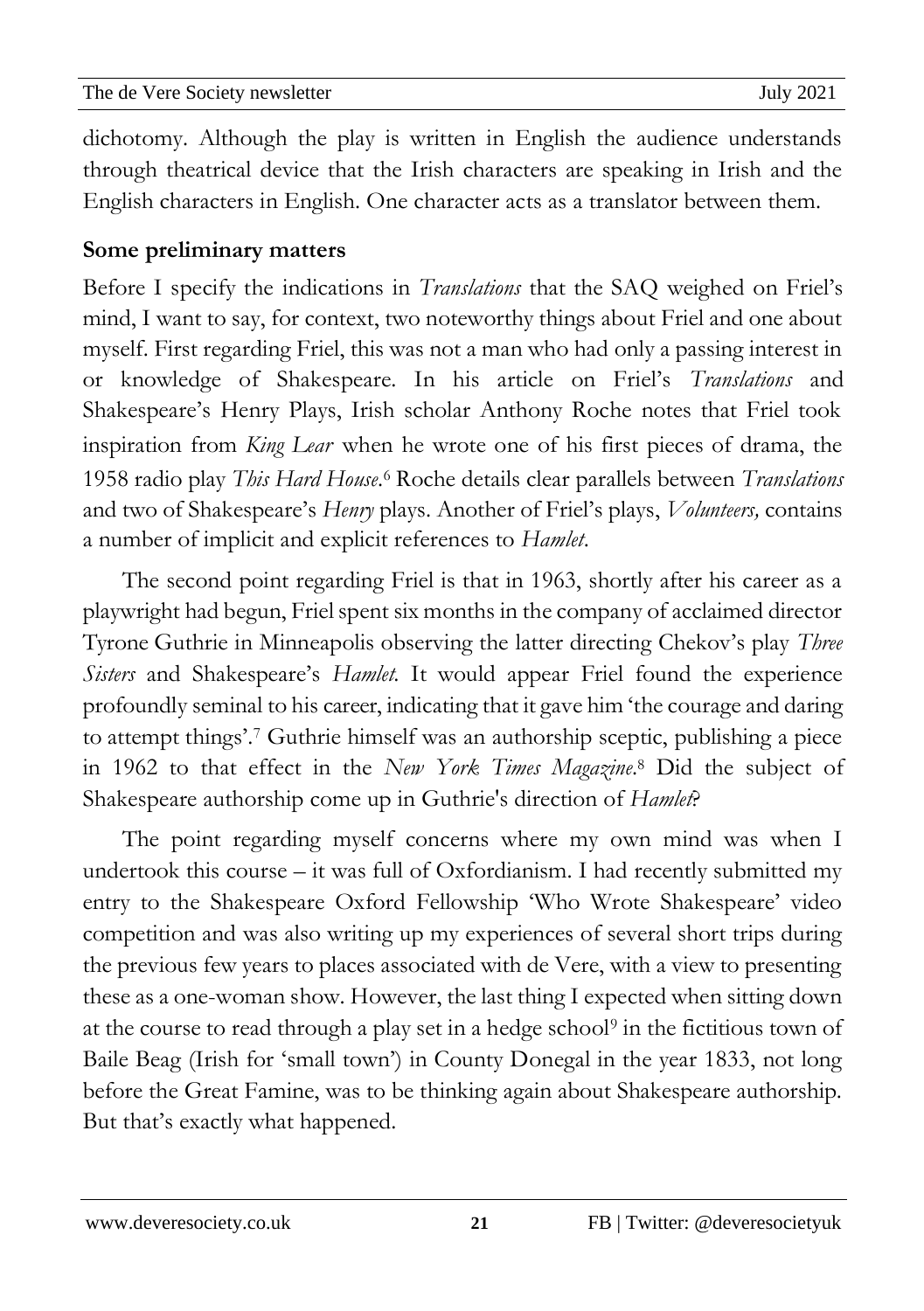02Apro

#### newsletter **De Vere?, secrecy, Athena, disguise and flashing eyes!**

Before the first line of dialogue had even been uttered, the opening scene description in *Translations* brought Edward de Vere to mind. There are three characters present in a disused barn which has been repurposed as a hedge school – Manus the school master's older son who works as his unpaid assistant, Sarah, a pupil who has great difficulty in speaking and Jimmy Jack Cassie. The outline of the latter in the scene description was striking:

Jimmy Jack Cassie – known as the Infant Prodigy – sits by himself, contentedly reading Homer in Greek and smiling to himself. He is a bachelor in his sixties, lives alone, and comes to these evening classes partly for the company and partly for the intellectual stimulation. He is fluent in Latin and Greek but is in no way pedantic – to him it is perfectly normal to speak these tongues. He never washes. His clothes … are filthy and he lives in them summer and winter, day and night. He now reads in a quiet voice and smiles in profound satisfaction. For Jimmy the world of the gods and the ancient myths is as real and as immediate as everyday life in the townland of Baile Beag.

A thought flashed through my head – there are aspects of that description that evoke Edward de Vere!

In the opening lines Manus encourages Sarah to try and say her name. 'Come on, Sarah. This is our secret. Nobody's listening. Nobody hears you.' Jimmy in the background interjects with his opening line – in Greek: '*Ton d'emeibet epeita thea glaukopis Athene* …' The appendix at the back, which came with the original play script, translates this as 'But the grey-eyed goddess Athene then replied to him' and indicates that it is from Chapter XIII of Homer's *Odyssey.* Eventually Sarah manages to say a complete sentence: 'My name is Sarah.' Manus is delighted and says, 'soon you'll be telling me all the secrets that have been in that head of yours all these years'*.*

Jimmy continues apace reading from Odyssey. He quotes another excerpt from Chapter XIII, this time presented in the play in English, wherein Athena disguises Ulysses in order that no one will recognise him: 'She dimmed his two eyes that were so beautiful and clothed him in a vile ragged cloak begrimed with filthy smoke … And about him she cast the great skin of a filthy hind …' Jimmy then asks the others, 'You know what they call her?' to which Manus replies,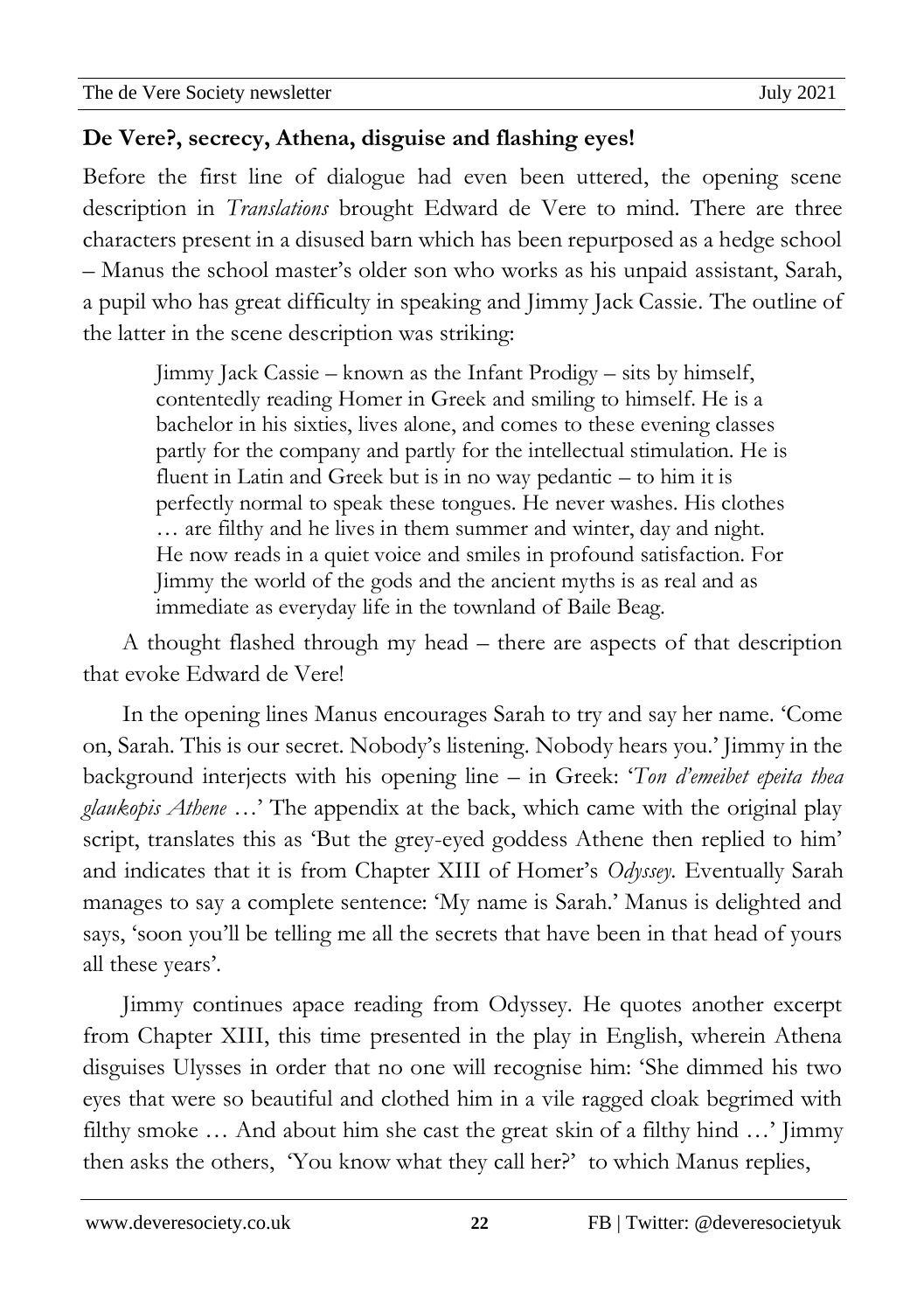02Apro 'Glaukopis Athene'.<sup>10</sup> 'That's it!' says Jimmy, 'The flashing eyed Athene'. newsletter

At the mention of 'flashing eyed' something within me stirred as I recalled Gabriel Harvey's Latin address to de Vere in 1578 with the famous line often translated into English as 'Thine eyes flash fire, thy countenance shakes a spear'.<sup>11</sup>

As *Translations* continues, it becomes apparent that Jimmy is obsessed with the goddess Athene. He compares Grainne from the legendary Irish tale of Diarmuid and Grainne unfavourably with her. He then asks the other two: 'if you had the choosing between Athene and Artemis and Helen of Troy – all three of them Zeus's girls – which would you take?'. Without waiting for a response he says, 'I think I've no choice but to go bull-straight for Athene. By God, sir, them flashing eyes would fair keep a man jigged up constant!' to which Manus responds, 'You're a dangerous bloody man, Jimmy Jack.' and Jimmy says 'Flashing-eyed! Ha! Sure Homer knows it all, boy. Homer knows it all.'

I found the idea of Jimmy being bestowed sexual prowess by the deity Athena; and Manus' response that this makes Jimmy 'dangerous' peculiar. Without Athena to prop him up, what is Jimmy? Is he not dangerous – or is he even emasculated?

At this early stage I began to wonder whether Friel was purposely and covertly raising the SAQ. Looking at what had already emerged – and we were only at the fifth page – the following stood out:

- a character, Jimmy Jack Cassie, who evokes aspects of Edward de Vere;
- the act of declaring a name being linked to the creation of a secret and to the spilling of secrets;<sup>12</sup>
- at the same time Jimmy Jack, a so-called prodigy who can speak Greek and Latin, refers to the spear shaking goddess Athena;<sup>13</sup>
- from the whole of the *Odyssey*, he alights on a passage that references Athena in the act of disguising Ulysses;
- a reference to 'flashing eyed' Athena, recalling the description of de Vere by Gabriel Harvey;
- the pairing of the goddess Athena with Jimmy Jack creating a combination that accords him with an aura of danger.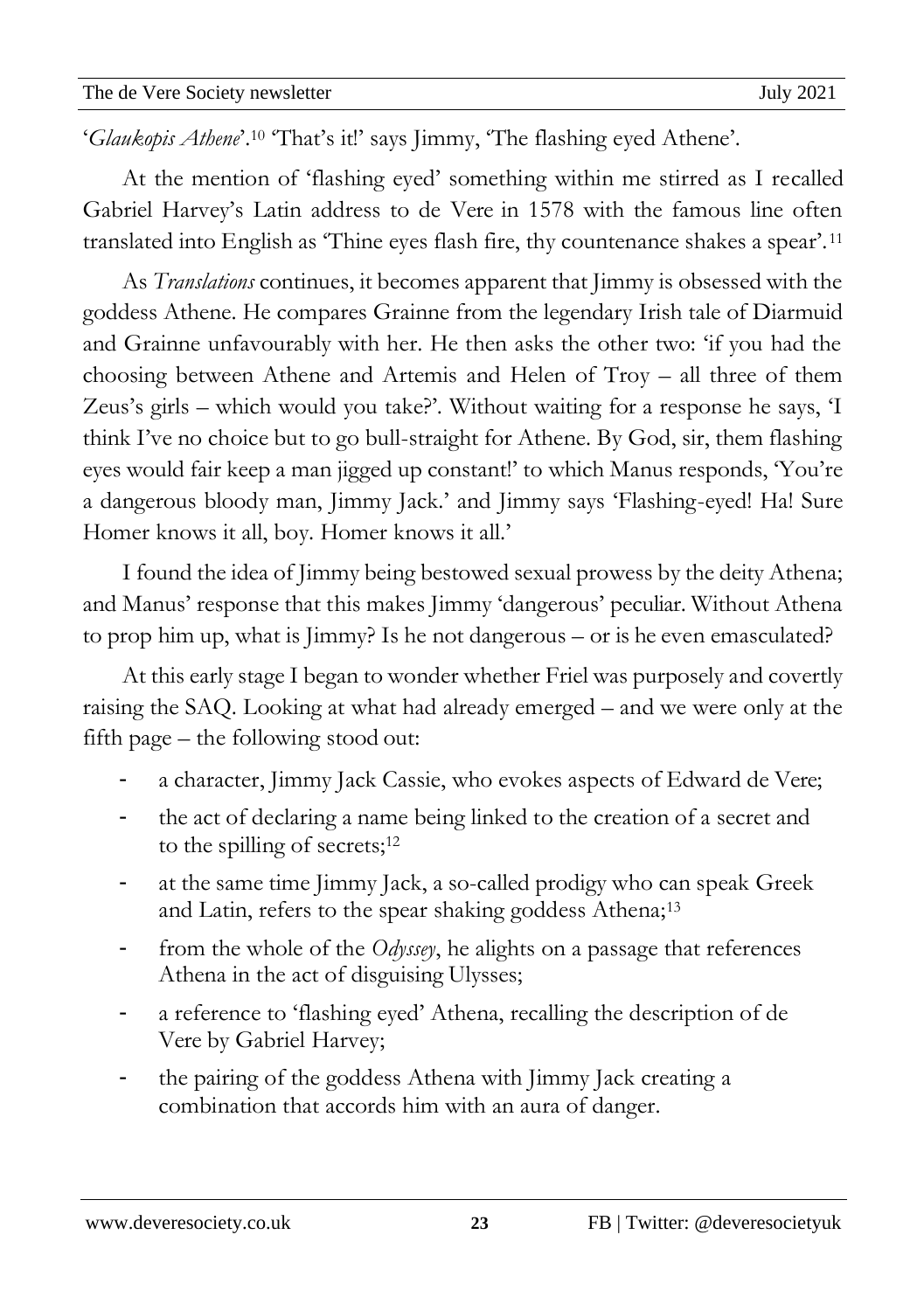#### 02Apro 0 **Further allusions to Shakespeare with undertones of secrecy** newsletter

#### *Small Latin and less Greek*

A new character, Maire, also a pupil, enters the scene. In conversation, she uses the one expression in English that she knows: 'In Norfolk we besport ourselves around the maypoll'. She then asks Jimmy if he knows what that means and he responds, 'Sure you knowI have only Irish like yourself.', to which Maire responds, 'And Latin. And Greek.' Reading this recalled the Ben Jonson line in the First Folio preface to Shakespeare's plays: 'And though thou hadst small Latine and lesse Greeke …', which has been interpreted by orthodox scholars as implying that Shakespeare had very little learning. However, another way of looking at it is that the expression needs to be read in the whole context of the long clause in which it appears, and that 'And though thou hadst' invokes the subjunctive case. Thus, reading the expression in its entirety it can be paraphrased as 'If it were the case that you had had small Latin and Greek (which is not the case), then I would still compare you with Aeschylus, Euripides and Sophocles.'<sup>14</sup>

## *Leonard Digges*

Talk turns to the activities of the English soldiers surveying in the locality for the purpose of mapping the territory and to an instrument called a 'theodolite' which the Red Coats 'lug about everywhere'. Jimmy says 'Theodolite – what's the etymology of that word, Manus?' to which Manus responds, *'*No idea'*.* Jimmy says '*Theo* – *theos* – something to do with a god. Maybe *thea* – a goddess!'<sup>15</sup>

Feeling that Friel might be prompting us to investigate the origins of theodolite, research immediately reveals that this instrument was first described by a 16th-century mathematician named Leonard Digges, the earliest reference to it contained in a book by him completed and published in 1571 by his son Thomas, a close associate of John Dee, the Elizabethan magus.<sup>16</sup> Thomas' son Leonard Digges wrote a prefatory verse for the 1623 Folio of Shakespeare plays and again for the 1640 edition of Shakespeare poetry.

## *Stamping out learning*

Also in Act One, Bridget, one of the pupils, notes that the 'headline' set for the pupils that day (presumably for the class to translate) is 'It's easier to stamp out learning than to recall it.', which Jimmy informs the group is from 'Book Three,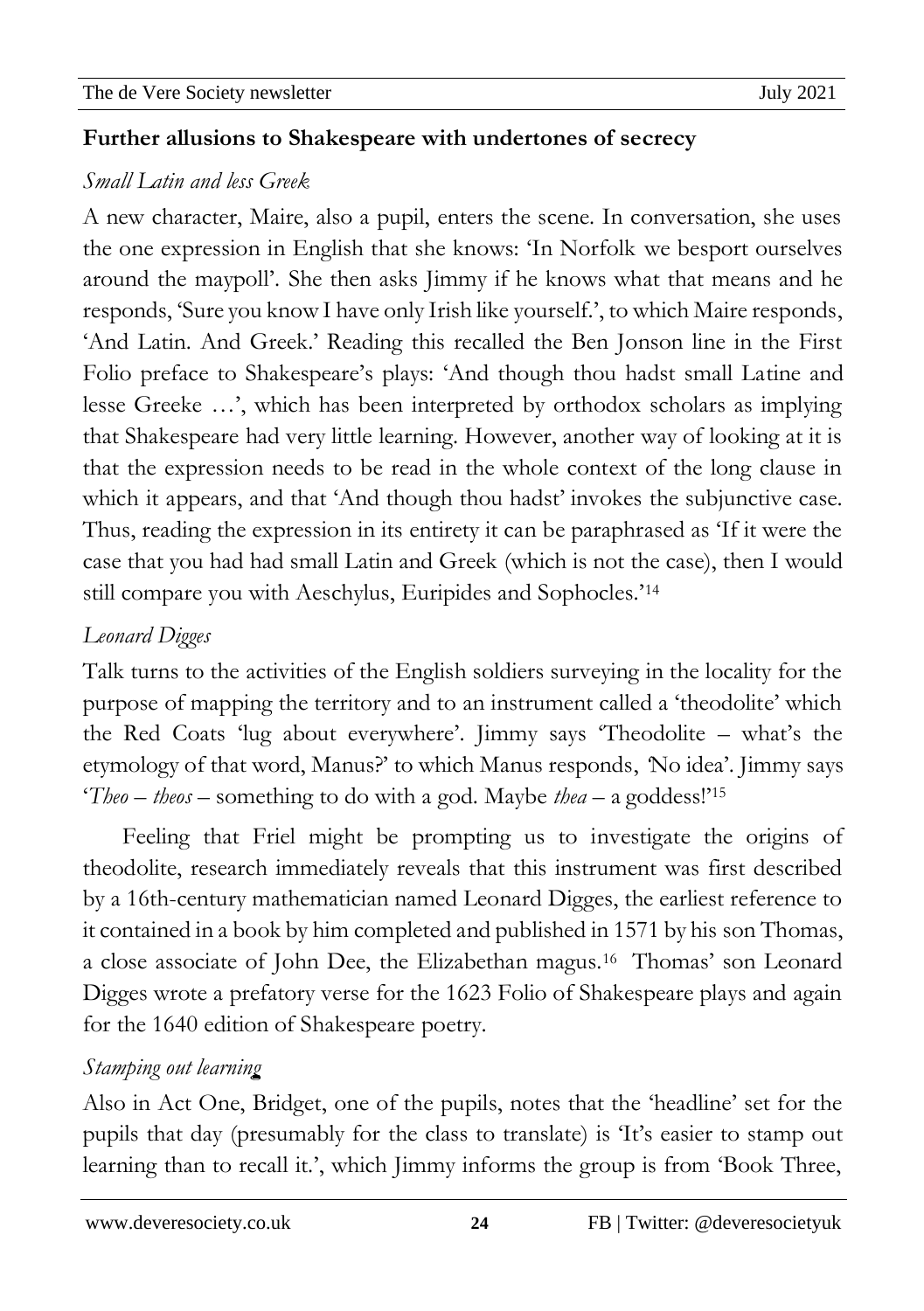02Apro the *Agricola* of Tacitus'. On one level, this is very apt to the denial and undermining newsletter of the rich Irish cultural heritage and language that is taking place. On another level, applying it to the SAQ, which is seeping through the lines of the play in so many places: it seems to be easier for people to ignore the extensive learning the author Shakespeare must have had, than to do the hard work all these years later of revisiting those times to ascertain what the real story was.

#### *Sweet smell*

The group discusses the 'sweet smell*'* arising from the potato crop and that this means the stalks are rotting. Maire says, 'Sweet smell! Sweet smell! Every year at this time somebody comes back with stories of the sweet smell. Sweet God, did the potatoes ever fail in Baile Beag?' A few pages later, Hugh, the school master himself, joins the group and gives a slightly twisted version of a quote of 'Sophocles from Colonus'. Hugh's version of the quote is 'To know nothing is the sweetest life.' Was Friel giving a little dig at the man from Stratford? These references to 'sweet' brought to mind several allusions to Shakespeare in the 1590s: 'Sweet Shakespeare' (William Covell) and 'Honey-tongued Shakespeare' (Francis Meres and John Weever), as well as Ben Jonson's reference to 'Sweet Swan of Avon!' in the First Folio preface.<sup>17</sup> How interesting that the reality behind the 'sweet smell' is blighted potatoes and that behind 'sweet Shakespeare' is a cutting commentary on the state of Elizabethan times.

#### *Ability to write one's name* – *education is complete*

Hugh notices that some of the pupils are missing and in response to his question as to where Nora Dan was, Maire answers 'She says she's not coming back any more.', to which Hugh says 'Ah, Nora Dan can now write her name – Nora Dan's education is complete*.*' This immediately recalled the absence of any school records in respect of William Shakspere of Stratford-upon-Avon, and that all we know about his literary 'career' is that he could just about write his own name. Was Friel sarcastically alluding to the notion, still widely held and institutionally supported, that William Shakspere is the writer 'Shakespeare', despite no records of an education and a literary trail consisting solely of six signatures?

#### *The correct spelling of names*

The school master Hugh's other son, Owen, enters the scene. He explains that he is with two English soldiers one of whom, Captain Lancey, is a cartographer and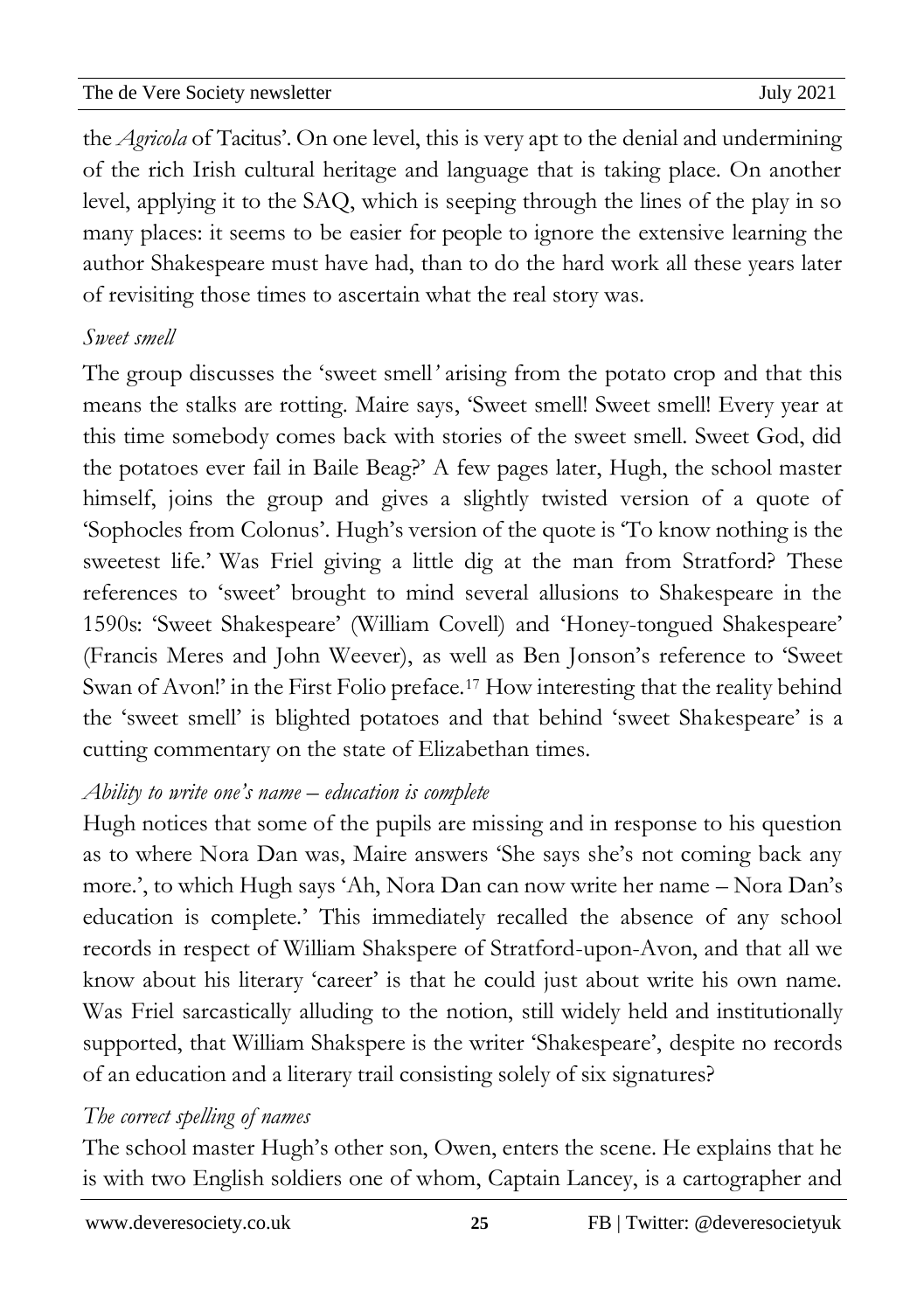02Apro the other, Lieutenant George Yolland, is an orthographer. Manus states that being newsletter an orthographer refers to 'The correct spelling of … names'. This called to mind the difference between the spelling of 'Shakespeare' or 'Shake-speare', the name of the great author as it appears on the cover pages of the plays and poems, and 'Shakspere', the spelling associated with the man from Stratford.

#### *Avon resonances*

We learn that Sarah's full name is Sarah John Sally. Owen, who has already recognised all the others in the classroom only recognises Sarah when she gives her full name. On so hearing, he declares 'Of course! From Bun na hAbhann! I'm Owen.' The place Sarah is from is Bun na hAbhann (translated as Burnfoot, the literal translation of which is 'the mouth (or the bottom) of the river'). 'na hAbhann' is the genitive of Abhainn, which is pronounced somewhat like 'Avon' and has the same Celtic root. Owen does not recognise Sarah until he knows her surname, which he can then link with a place. The clear analogy with the SAQ is that no one associated the man from Stratford with being the writer of the works under the name 'Shakespeare' until that name was linked with the town of Stratford-upon-Avon – seven years after the Stratford man's death! Surely significant that Sarah should be from a place which clearly resonates with Avon!<sup>18</sup>

Like Nora Dan and indeed other characters in the play, Sarah's surname consists of what normally pass as first names. Both Sarah and Nora take part in the play largely by their absences. Whilst Nora does not appear at all, Sarah is present throughout much of the play but struggles to communicate verbally. This provides an analogy with the silent William Shakspere of Stratford-upon-Avon, about whom little is known apart from a few business dealings and court cases. There is also something fake or unreal about the surname 'John Sally'.

## *Surname undergoes subtle new spelling and pronunciation*

Sarah, in Act 3, adjusts her surname. This further underlines the sense of its fakeness. Prompted by Manus for the second time as to what her name is she says, 'My name is Sarah'. Manus asks 'Just Sarah? Sarah what?' and she responds, 'Sarah Johnny Sally'. Why has she changed the 'John' part of the surname to 'Johnny'? Manus sees nothing wrong in this, although present when she previously said it was 'John Sally', and indeed he repeats it: 'Very good, Sarah Johnny Sally*.* There's nothing to stop you now – nothing in the wide world.' So, the simple fact that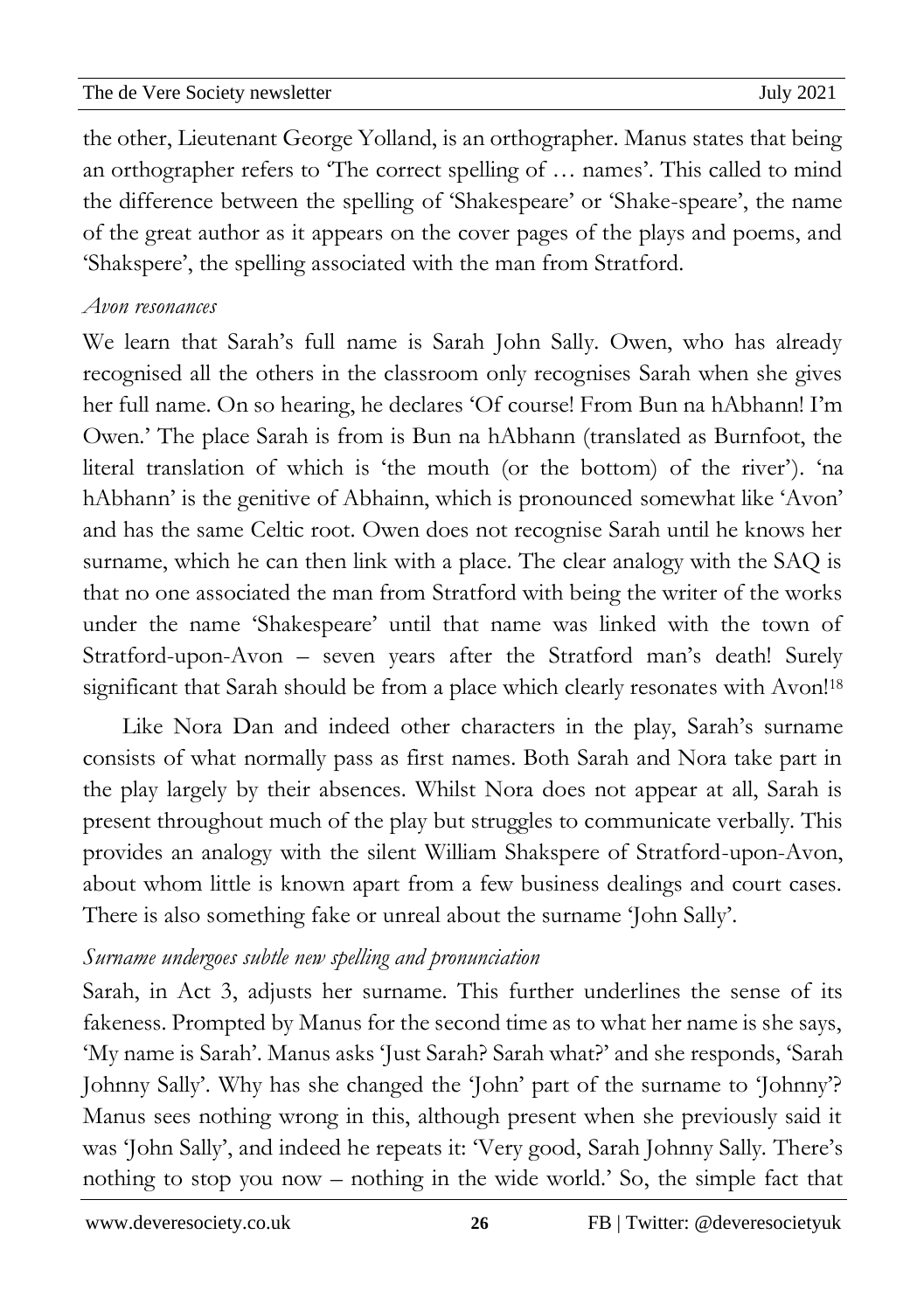02Apro Sarah can utter her full name, in its adjusted form, is sufficient to launch her forth newsletter into the world. When she previously declared her name was Sarah, Owen only recognised her when her surname was linked to the place Bun na hAbhann. Now, having merely adjusted her surname slightly, she is deemed bigger than Sarah John Sally from Bun na hAbhann – she is now unstoppable! What an analogy with the launch in 1623 of William Shakspere from Stratford-upon-Avon as the great author William Shakespeare. Brian Friel is more of a genius than is even currently recognised!

#### *What's in a name?*

In Act 1 and Part of Act 2, Owen is incorrectly referred to as 'Roland' by Lancey and Yolland. He ignores this, although his brother Manus takes it up with him: '… And they both call you Roland!'. Owen is reluctant to correct them and says, 'Easy, man, easy. Owen – Roland – what the hell. It's only a name. It's the same me, isn't it? …' to which Manus responds, 'Indeed is it. It's the same Owen.'

As I read this, it evoked what I crudely describe as the Stratfordian position of 'Shakspere, Shakespeare, whatever'; and the line from *Romeo and Juliet* 'What's in a name? That which we call a rose / By any other word would smell as sweet.'

A few pages later, directly after the passage relating to Tobair Vree referred to below, Owen's frustration with Yolland's desire to maintain that place name comes out in his furious reprimand 'George! For God's sake! My name is not Roland!'. Owen and Yolland then start laughing, referring to spellings and mixing up their names to derive 'Rowen' and 'Oland'. Immediately after this Manus enters in an elated mood and they wonder what gives rise to his state, questioning whether it is a 'baptism'. Yolland says 'A thousand baptisms! Welcome to Eden!' and Owen responds, 'Eden's right! We name a thing and – bang! It leaps into existence!*'*. This brought to mind the launch of the name 'Shakespeare' in 1593 with the publication of *Venus and Adonis*.

## **Tobair Vree – what the hell does it mean?**

I now turn to a key passage in the play, which I consider relates directly to Edward de Vere. To give some context for this piece, the English soldiers who are tasked with mapping the territory, are also tasked with anglicising all the Irish place names either by direct translation or by deriving an approximate word. Because the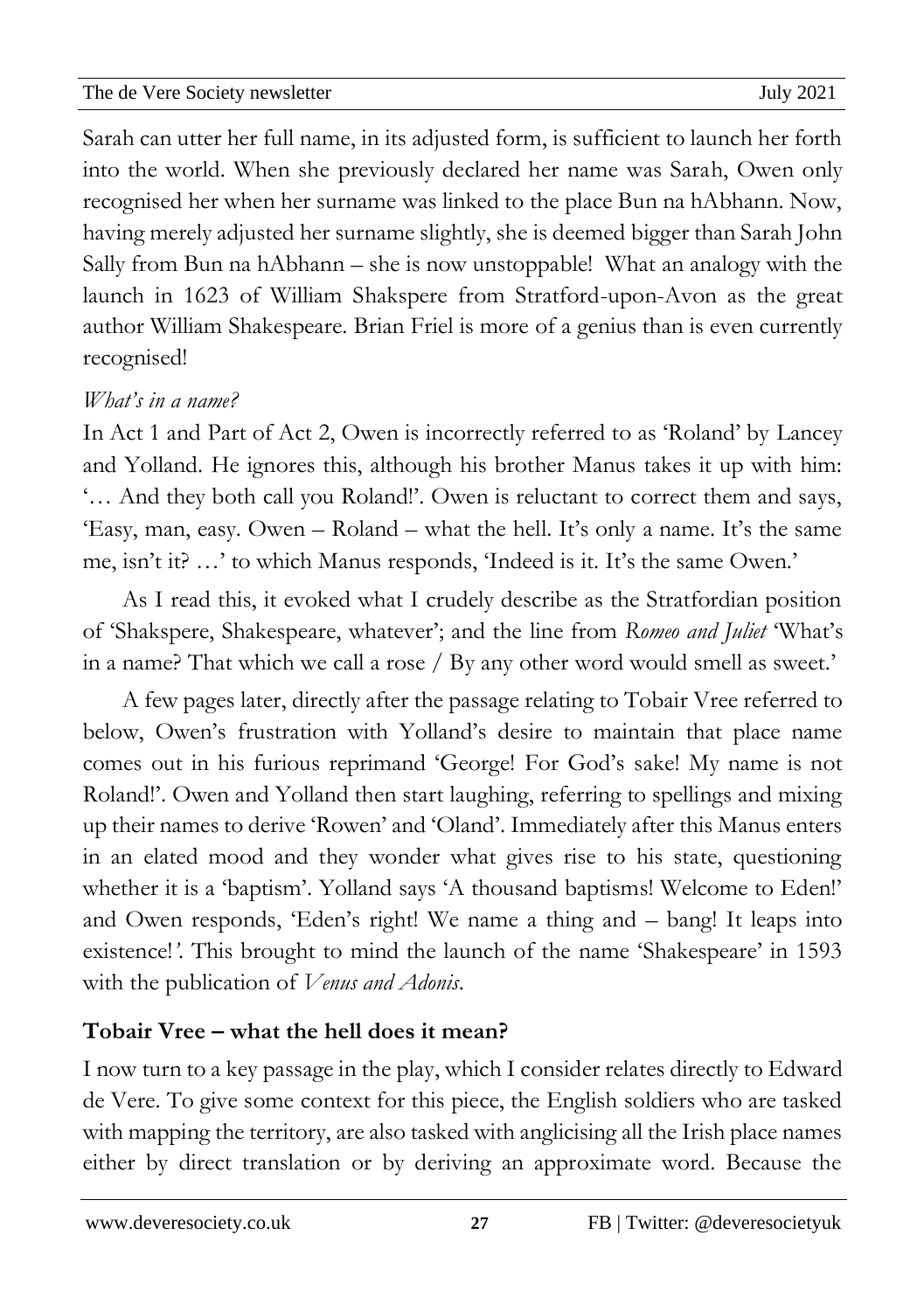02Apro soldiers don't speak Irish, Owen is helping them, which leads to a lot of tension newsletter between Owen and his brother Manus. Ironically the English soldier Yolland, who is working with Owen to translate the place names, has much more sympathy for retaining the culture than does Owen, an Irishman.

This activity of renaming place names ties into one of the main themes of the play which is that not only does translation result in the loss of language, but also the loss of cultural and historical identity, as many of the Irish place names have stories attached to them which are often lost in the translation.

Before considering the passage in question, those unfamiliar with the Irish language need to know the genitive case is formed. This will greatly assist their understanding of what Friel seems to be doing. The Irish for the name Brian is spelled the same but pronounced 'BRREE-an'. To put Brian into the genitive case the object is given first (as in 'the well of Brian', there being no option in Irish for 'Brian's well') and certain changes are made to the spelling and pronunciation of the 'possessor'. The Irish for 'well' is 'tobar' (pronounced TUB-er). So 'the well of Brian' is 'tobar Bhriain': an 'h' and an extra 'i' is added to 'Brian' and the pronunciation is changed to 'VRREE-an'. The letters 'bh' together in Irish sound like a  $\forall$ . The additional  $\hat{U}$  in 'Bhriain' is silent.

In the play there is a discussion between Owen and Yolland around how to translate the place name, Tobair Vree. Yolland feels that something is being lost in the translation from Irish to English. 'Something is being eroded', he says. Owen, rather exasperatingly, stabs his finger at the map and says:

'We've come to this crossroads. Come here and look at it, man! Look at it! And we call that crossroads Tobair Vree. And why do we call it Tobair Vree? I'll tell you why. Tobair means a well. But what does Vree mean? It's a corruption of Brian – *(Gaelic pronunciation)* Brian [BREEan] an erosion of Tobair Bhriain [VRREE-an]. Because a hundred-andfifty years ago there used to be a well there, not at the crossroads, mind you – that would be too simple – but in a field close to the crossroads. And an old man called Brian, whose face was disfigured by an enormous growth, got it into his head that the water in that well was blessed; and every day for seven months he went there and bathed his face in it. But the growth didn't go away; and one morning Brian was found drowned in that well. And ever since that crossroads is known as Tobair Vree – even though that well has long since dried up*.*'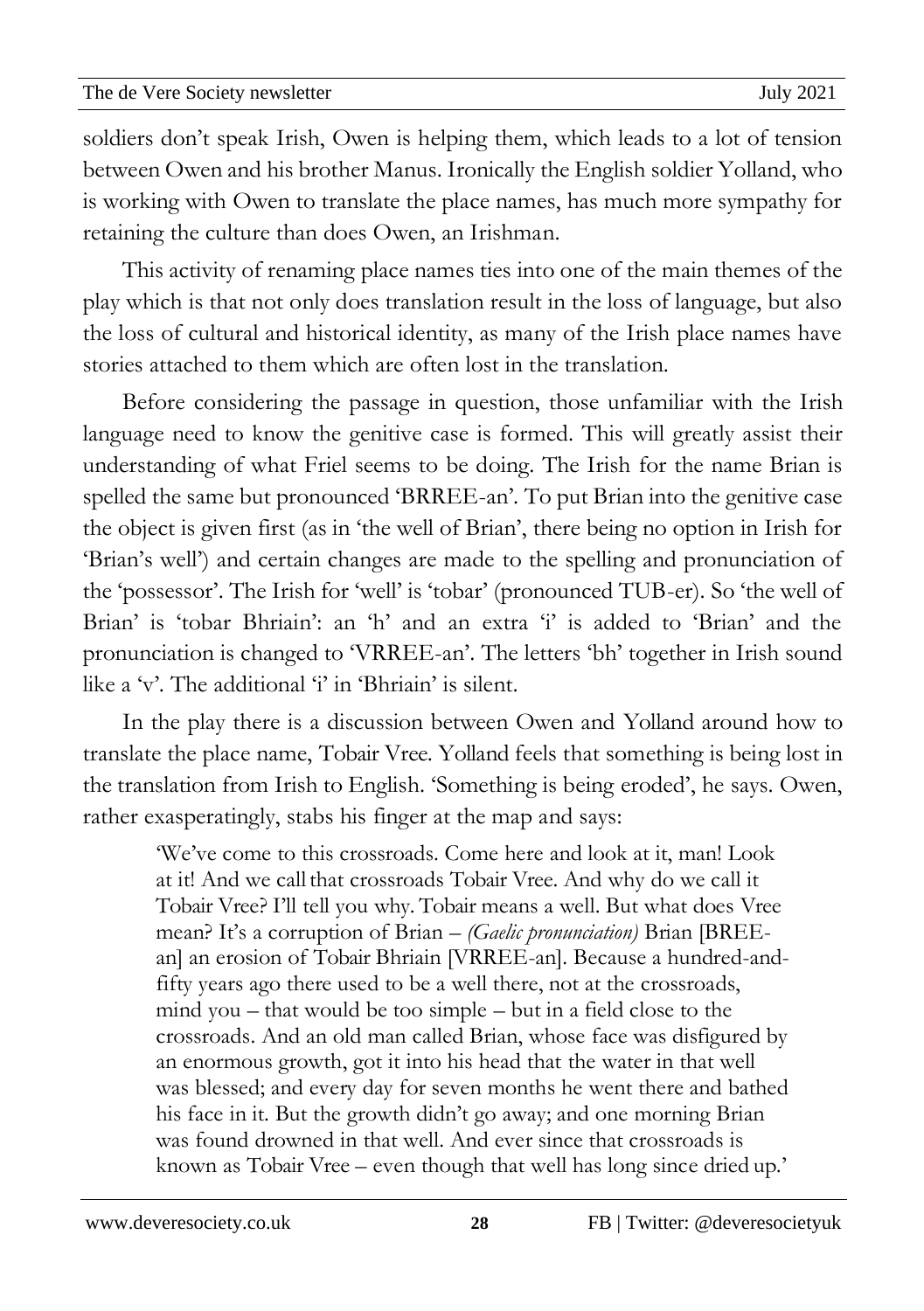02Apro Tobair Vree is by far the most cited place name in the play – and if the middle newsletter two letters are swapped around the word is 'Vere'. Moreover, the name 'Brian' is associated with 'high' or 'noble' after the High King of Ireland Brian Boru.<sup>20</sup>

There are three other significant things about this passage. First it is bookended by references to erosion. Immediately before the subject of Tobair Vree is raised, Yolland says 'Something is being eroded'. At the end of his description of Tobair Vree, Owen says:

'What do we do with a name like that? Do we scrap Tobair Vree altogether and call it – what? The Cross? Crossroads? Or do we keep piety with a man long dead, long forgotten, his name 'eroded' beyond recognition, whose trivial little story nobody in the parish remembers?'

The second thing that floored me (I didn't see this straight away because I am so conditioned to reading English) was that Tobair Vree is supposed to be an Irish place name that Owen and Yolland are attempting to find a suitable translation for – but there is no letter 'v' in the Irish language; moreover, Irish does not contain the double 'ee', which is made with a 'síneadh fada' (SHEEN-ah FAHduh) – an 'í' (with a long accent). Sometimes this accent is omitted, as in Brian.

So, an Irish playwright in a play that has Irish place names at its centre, inserts into the place name that has the most discussion in the play a letter and a vowel combination that do not exist in the Irish language. That can only be deliberate! Ironically, Owen's long explication as to how the name 'Tobair Vree' came about never focuses on the bizarre shortening of the 'Bhriain' to 'Vree'. <sup>21</sup>

Of at least twenty-four place names in the play, all the others are spelled correctly. The only one spelled incorrectly is Tobair Vree. And Tobair is also spelled incorrectly – it contains an  $\hat{Y}$ , which puts it into the genitive case. So, it's not only 'Brian's well' – the well is possessing Brian.

The third remarkable thing was something that Owen said after his explication of the meaning of Tobair Vree. When Yolland declares that the place name should remain as it is, Owen is exasperated and declares, 'Even though the well is a hundred yards from the actual crossroads – and there's no well anyway – and what the hell does Vree mean?' But in the previous passage, he asks 'what does Vree mean?' as a rhetorical question and proceeds immediately to answer it. So, asking the same question again makes no sense*.* The only explanation is that the

**29**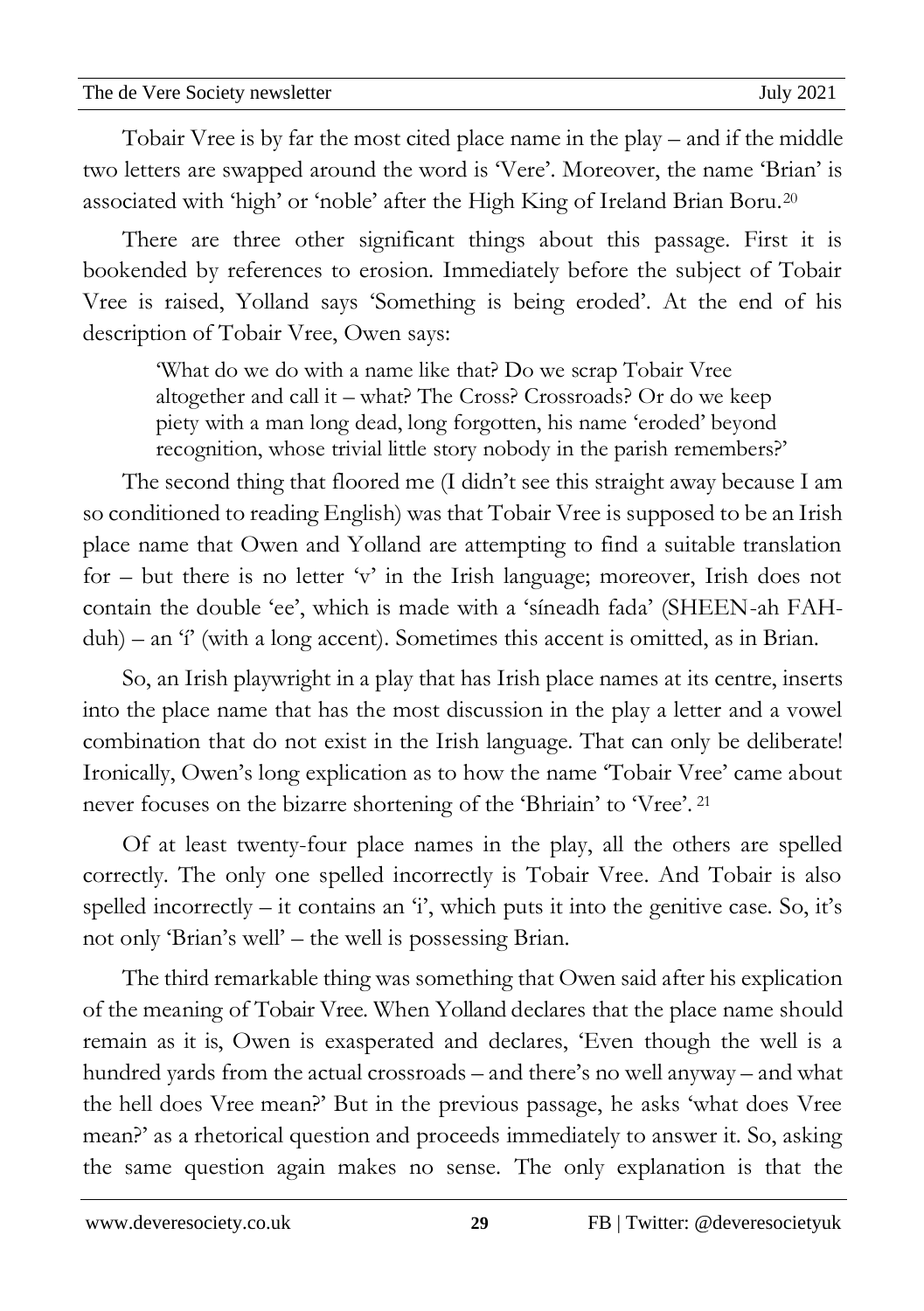02Apro playwright is asking us, the readers, to consider what Vree means. I say the readers newsletter in this instance because the audience may not know how Tobair Vree is spelled. And only a reader who knows the Irish language will question the appearance of a 'v' and a 'ee' in what is supposed to be an Irish place name – and only a reader who knows the Irish language and is an Oxfordian will realise that there is a strong case to be made that Friel is referencing Edward de Vere!

I showed this passage and the dialogue leading up to it to my good friend and Oxfordian Dorna Bewley, who came up with several further fascinating points. After I had explained that 'tobar' means a well or a spring, Dorna exclaimed 'vere'! She informed me that in middle English, the word 'vere' referred to 'spring' – as in the season.<sup>22</sup>Thus, spring is vere, the well is vere, the well is Brian, the well's Brian. Now the use of the genitive case, in 'Tobair', is making sense! Friel is being so clever! In effect Brian/Vere has been taken over and subsumed by the dark depths of water, and that well has now disappeared leaving him swallowed up and forgotten. What an analogy for the historical treatment of Edward de Vere!

The notion of 'vere' being 'spring' and the Chaucerian references to 'vere'/'veer' tie into another layer in the play, the references to Ulysses,<sup>23</sup> evoking Chaucer's *Troilus and Criseyde* – a source for Shakespeare's *Troilus and Cressida*.

Dorna also noted that in the dialogue leading up to the passage concerning 'Tobair Vree' there are mathematical references. Owen jokes that his father 'always promises three points and he never gets beyond A and B'. Dorna saw a link between this and the passage in which Owen points out that the crossroads are named 'Tobair Vree' although the well is 'in a field close to the crossroads'. She also noted that the object that gives rise to the name, the true locus  $-$  the well  $-$  is at point C, not at the intersection of A and B. She reminds us that the play mentions that the surveying activities relate to 'triangulation'<sup>24</sup> and that the language of mathematics forms part of the whole matrix of translation in the play.<sup>25</sup> Applying Owen's explication of 'Tobair Vree' to the SAQ, she analogised that with Shakespeare we are at the crossroads in our conception of the author being the man from Stratford – but the real truth is somewhere off the crossroads. While some may wonder what mathematics has to do with Shakespeare, a number of Oxfordians have noted the connection.<sup>26</sup> And before he became a writer, Friel taught mathematics.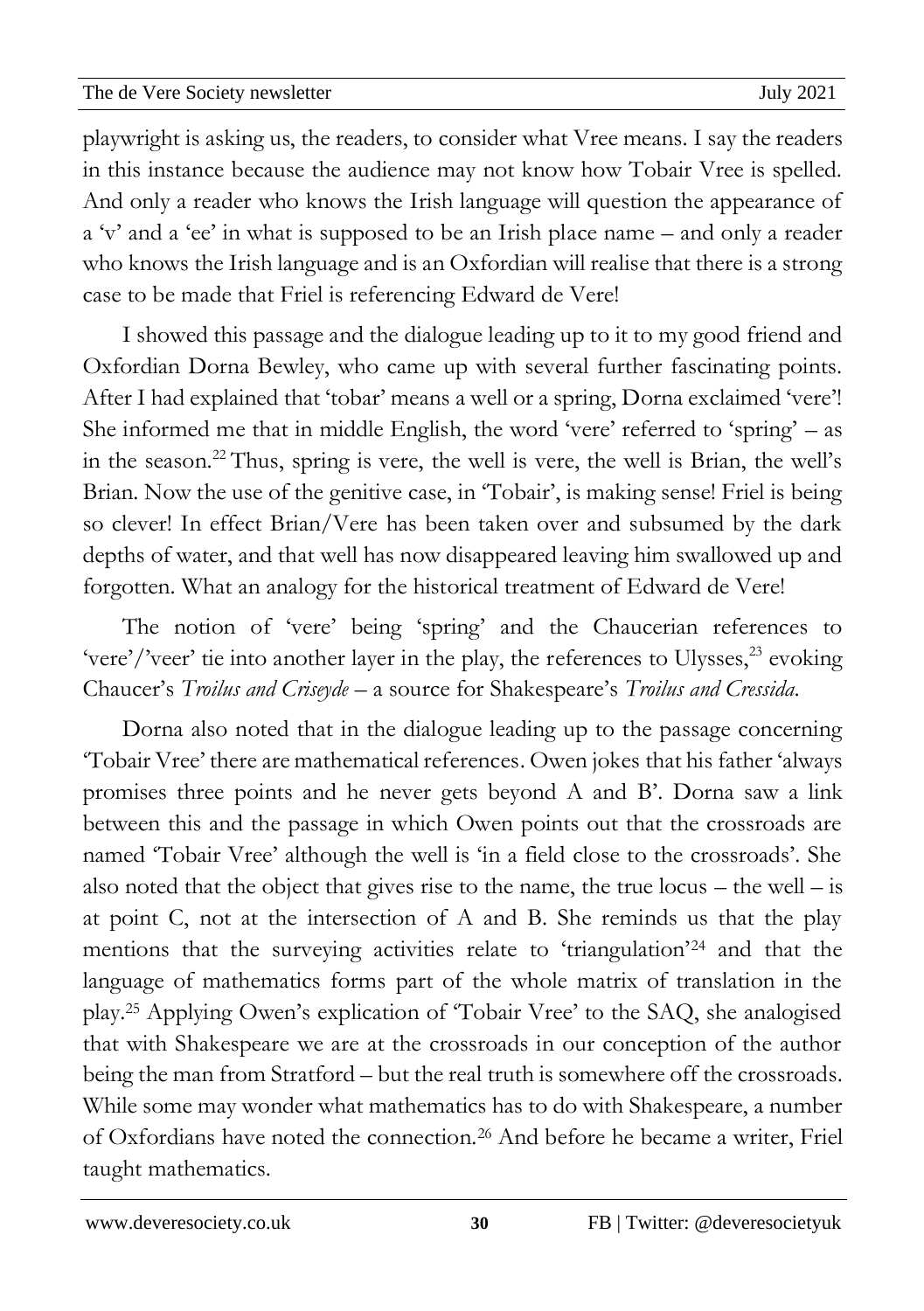| In Act $\beta$ , jus |
|----------------------|
|----------------------|

In Act 3, before Jimmy breaks down and reveals the extent of his loneliness, he announces to the group that he is going to get married – 'To Athene'. Hugh says 'Who?' and Jimmy responds 'Pallas Athene', to which Hugh asks '*Glaukopis Athene*?'. What is interesting here, from the SAQ perspective, is

**31**

#### [www.deveresociety.co.uk](http://www.deveresociety.co.uk/) 31 FB | Twitter: @deveresocietyuk

Yolland, described in the character description at his first appearance as 'a soldier by accident', is deeply touched by Ballybeg and its surrounds. However, he realises 'I'd always be an outsider here, wouldn't I? I may learn the password but the language of the tribe will always elude me, won't it? The private core will always be … hermetic, won't it?'. Jimmy too is an outsider, often dismissed by others who see his extraordinary learning as rather quaint. For example, when Jimmy informs the group that the phrase 'It's easier to stamp out learning than to recall it' comes from the *Agricola* of Tacitus, Bridget responds 'God but you're a dose'.

Edward de Vere was a court insider for much of his life, but also an outsider in the later years. He was a man who had a deep interest in hermetic philosophy. I find it extraordinary that these core aspects of de Vere's life are reflected in *Translations* in so many ways.

Dorna noted the reference in the passage to Brian's face 'being disfigured by an enormous growth'. We agreed it recalled the Droeshout engraving that prefaces the Shakespeare First Folio plays, which may well be described as a bulbous head.<sup>27</sup> She also made the astute observation that Brian's ritualistic bathing of his face in water that he believed to be 'blessed' evoked John the Baptist,<sup>28</sup> whose feast day is 24 June; well known to Oxfordians as the attributed date that de Vere died, prompting Dorna to wonder if Friel was prompting us to resurrect de Vere?

# **Insider/outsider**

can happen that a civilisation can be imprisoned in a linguistic contour which no longer matches the landscape of … fact.' Again, to analogise with the SAQ, we are imprisoned in our conception of

Shakespeare by the linguistic contour that 'Shakspere' equates with 'Shakespeare'.

Immediately before Owen's joke that Hugh never gets beyond A and B, Hugh delivers lines that have become rather well known, which reflect George Steiner's *After Babel*, one of the main sources for the play. Hugh says:

'But remember that words are signals, counters. They are not immortal. And it can happen – to use an image you'll understand – it

newsletter

02Apro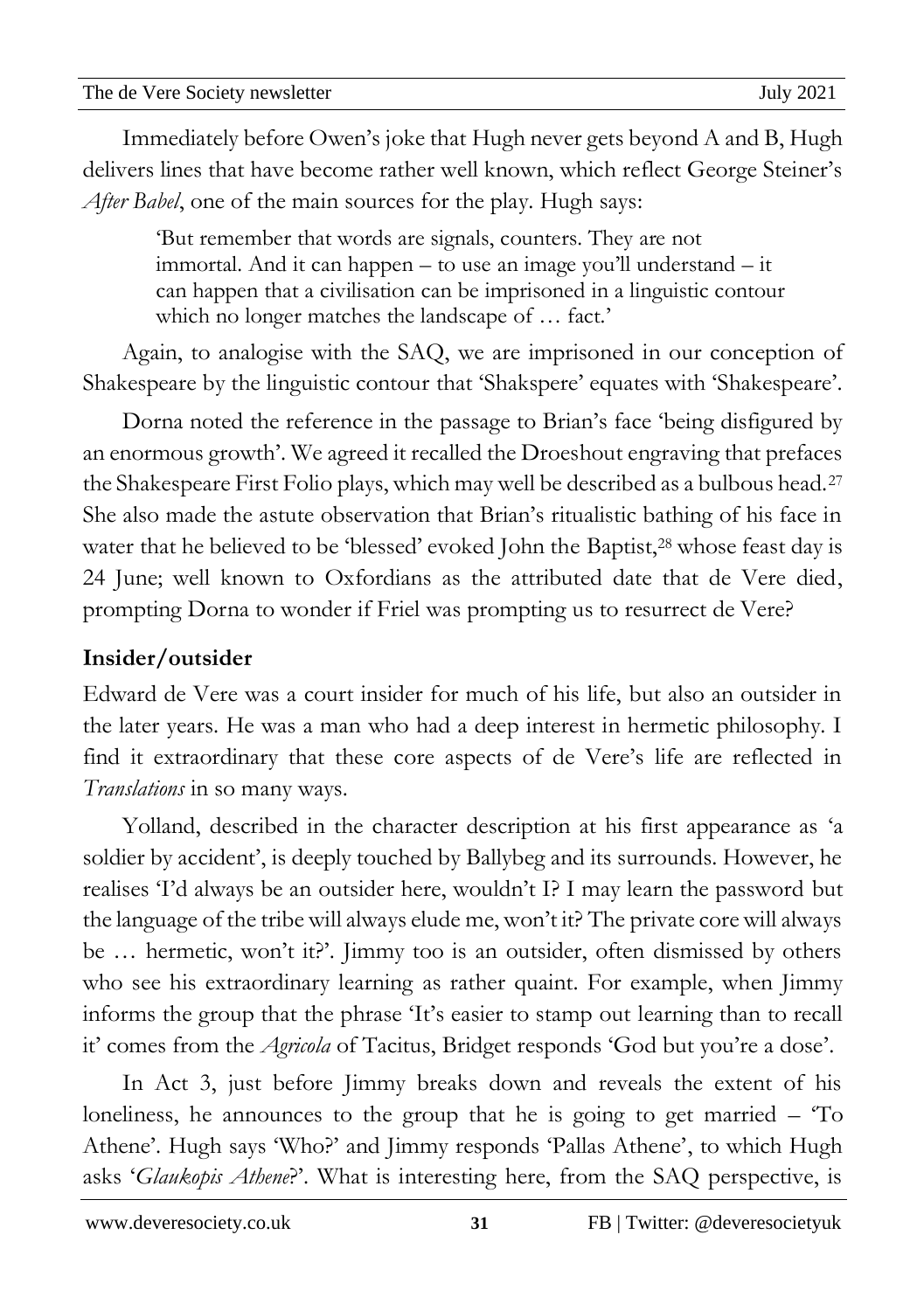02Apro something revealed in the next few lines. Hugh asks, 'The lady has assented?', to newsletter which Jimmy responds, 'She asked *me* – I assented'. Did this reflect Friel possibly musing as to whether the great author, when presented with a name congruent with who he was, assented to being represented thusly? Towards the very end of the play Jimmy says:

'Do you know the Greek word *endogamein*? It means to marry within the tribe. And the word *exogamein* means to marry outside the tribe. And you don't cross those borders casually – both sides get very angry. Now, the problem is this: Is Athene sufficiently mortal or am I sufficiently godlike for the marriage to be acceptable to her people and to my people? You think about that.'

Is Friel asking if the great author, before the launch of the name 'Shakespeare' in 1593, wondered if this name would be sufficiently ordinary sounding to pass as a surname whilst at the same time impart sufficient associations (Athena and Apollo) with the world of the gods and by association de Vere, such that both the author and the authorities sanctioning publication could settle on an acceptable compromise? Is Friel asking us to 'think about that'?

# **Further analogies between Jimmy Jack and Shakespeare/de Vere**

The character description for Jimmy Jack set out at the beginning of Act 1, describing his ragged clothes, corresponds to the description of the disguised Ulysses ('clothed … in a vile, ragged cloak') referred to by Jimmy, thus linking Jimmy not only with de Vere, by virtue of his fluency in Latin and Greek, his prodigious ability, his lack of pedantry and his familiarity with the worlds of the gods, but also to Shakespeare.

Like Shakespeare, <sup>29</sup> Jimmy is a bit of a prophet. Quoting Book Two of Virgil's *Georgics* – '*Nigra fere et presso pinguis sub vomere terra …*', he goes on to ask 'Isn't that what I'm always telling you? Black soil for corn. That's what you should have in that upper field of yours – corn, not spuds.' Jimmy's surname, 'Cassie', again a name that can also be a first name, is short for 'Cassandra'. In Greek myth Cassandra, a Trojan princess, was given the gift of prophecy by Apollo.<sup>30</sup>

Reading through the play, it emerges that Jimmy has a number of names by which the other characters refer to him: he is 'Jimmy', 'Jimmy Jack', 'Jimmy Jack' Cassie', 'the Infant Prodigy', 'James' and 'Jacobi'. Again, this evokes the many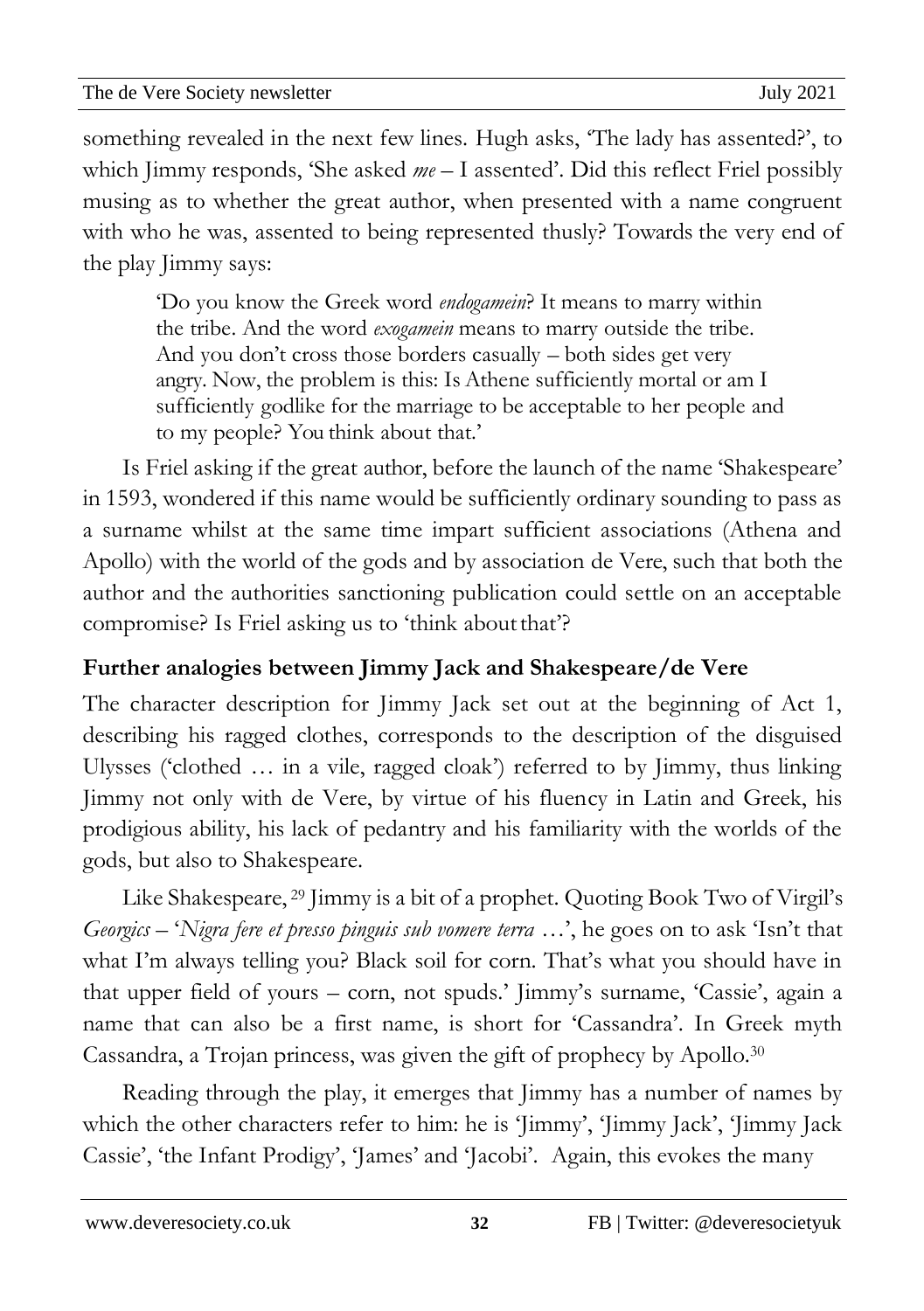02Apro names under which Edward de Vere went - 'Oxenforde', Earl of Oxford, newsletter Viscount Bolebec, not to mention the nicknames he went by. 31

Like de Vere, Jimmy is familiar with Ovid. In Act 3, when prompted by Hugh to respond to the latter's statement, '*Barbarus hic ego sum quia non intelligor ulli*' – Jimmy says 'Ovid' and translates this as 'I am a barbarian in this place because I am not understood by anyone.' Immediately prior to this Hugh informs the group that he has had some 'infelicitous' tidings, to which Jimmy responds '*Infelix* – unhappy' and Hugh goes on to say that a schoolmaster has already been appointed to the new national school by the name of Master Bartley Timlin, who 'is also a very skilled bacon-curer'. Hugh later says 'I will compose a satire on Master Bartley Timlin, schoolmaster and bacon-curer. But it will be too easy, won't it?' Is this Friel's way of dismissing Francis Bacon as a credible candidate for the authorship of the works of Shakespeare?

#### **Conclusion**

The initial and intense evocation of Edward de Vere and Shakespeare betrayed in the play's opening, numerous cryptic allusions to the SAQ and a key passage summoning the diligent reader to fix on de Vere allowed me to conclude that a strong *prima facie* case could be made that Brian Friel not only thought deeply about Shakespeare authorship but may have plumped for de Vere as author. There are parallels between Friel's and Shakespeare's methodology where the reader needs to scratch beneath the surface to unearth the gems of truth lying buried in the text.

The 'Tobair Vree' passage is the apex of the play's multi-layered treatment of the SAQ. The image of the dried up well where Brian drowned provides a powerful, somewhat comical interpretation of the famous line from Sonnet 72: 'My name be buried where my body is'. Given the centuries-long conflict between the countries that gave us Shakespeare and Friel, could the resurrection of de Vere/Shakespeare from an Irish well be a metaphor for a rapprochement between these two nations? A rapprochement already apparent in the character of the English Lieutenant Yolland? Not only did the English make inroads into depleting the cultural and linguistic identity of their nearest neighbour, but they have unwittingly done the very same to themselves. The two nations have a lot more in common than is readily apparent. And the irony of it is that it takes Brian Friel, a brilliant Irish writer to subtly to point this out.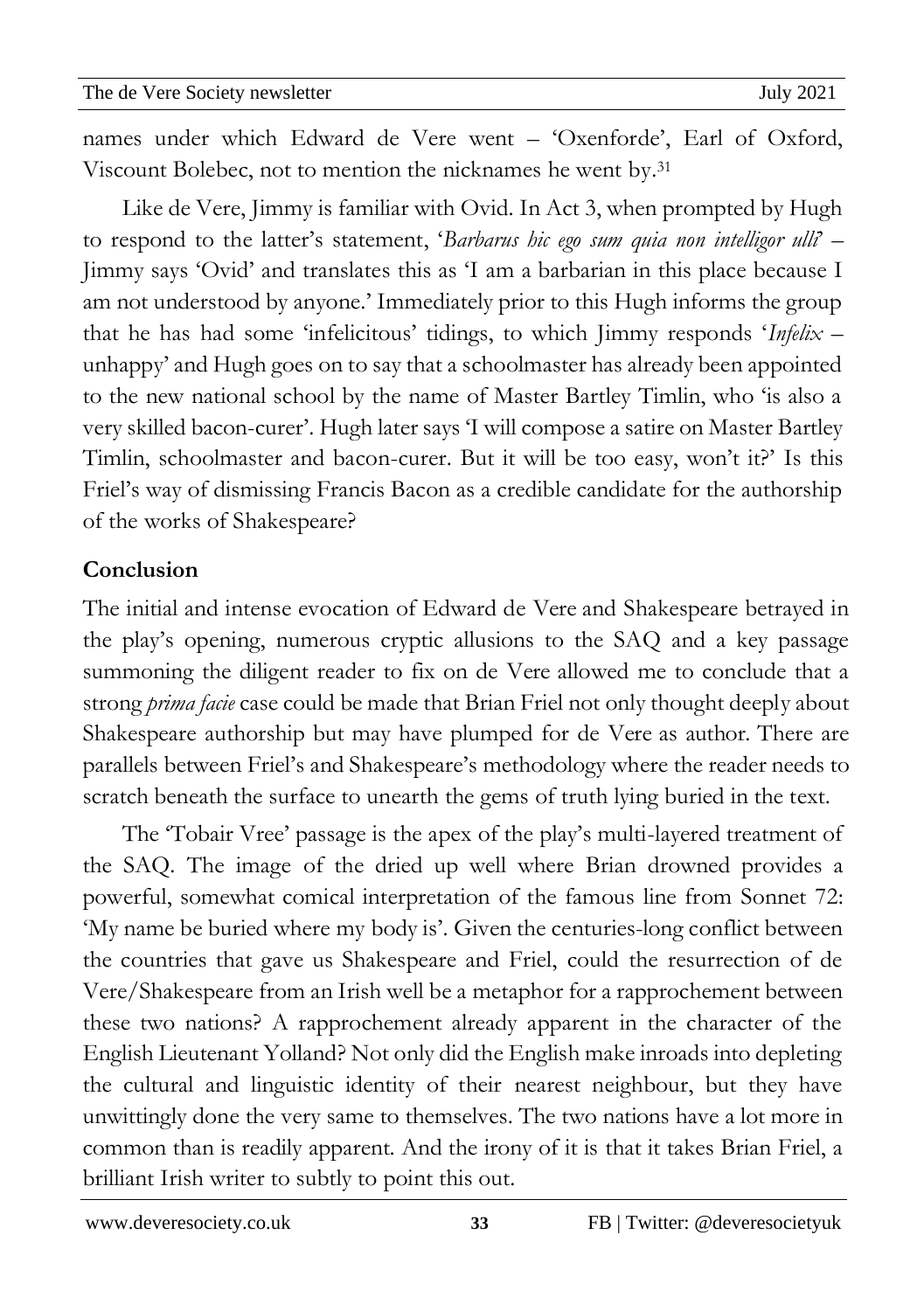02Apro

#### newsletter **End notes**

- 1. Brian Friel, *Translations*. Faber & Faber (1981), reset in 2000.
- 2. Gary Goldstein, 'Who Was James Joyce's Shakespeare?', *The Oxfordian*, Vol. 19 (2017).
- 3. For a sense of Friel's legacy, see contributions published in a special supplement of *The Irish Times* on his death on 2 October 2015, accessible at <https://www.irishtimes.com/culture>
- 4. Mark Patrick Hederman, *Crimson and Gold: Life as a Limerick*, Columba Books (2021), p.14.
- 5. Tony Coult, *About Friel: The Playwright and The Work,* Faber & Faber (2003), pp 48-52.
- 6. Anthony Roche, 'The Politics of Translation in Brian Friel's *Translations* and Shakespeare's Henry plays.' In: *Shakespeare and Contemporary Irish Literature*, edited by Nicholas Taylor-Collins & Stanley van der Ziel, Palgrave Macmillan (2018).
- 7. See Obituary, The Irish Times, 2 October 2015. See also *Brian Friel Essays, Diaries, Interviews: 1964-1999*, edited by Christopher Murray, Faber & Faber (1999), pp. xv and 42, which gives a sense of the impact of this period on Friel.
- 8. Tyrone Guthrie, 'Threat of Newness to Olde Stratford', *New York Times Magazine*, (April 22 1962), pp.12, 60-61.
- 9. Hedge schools were illegal schools set up for non-conformist religions: i.e. Roman Catholic or Presbyterian.
- 10. The second mention of '*Glaukopis Athene*'. The meaning of *glaukopis* is ambiguous. See <http://gazeinancientgreekreligion.blogspot.com/2011/12/what-is-glaukopis.html>
- 11. Bryan H. Wildenthal, *Early Shakespeare Authorship Doubts*, Zindabad Press (2019), pp124-6, for debate about the meaning of *vultus/Tela vibrat*.
- 12. The launch of the name 'Shakespeare' in 1593 in the dedication to 'Venus and Adonis', as the brand of a secret author who, given the cover of a pen name, was in a position to convey certain information including court intrigue.
- 13. George Steiner, *After Babel*, Oxford University Press (1975) is a primary source for the play. Steiner references Homer but not Athena.
- 14. Roger Stritmatter, 'Ben Jonson's "Small Latin and Less Greeke": Anatomy of a Misquotation (Part 2)', *The Oxfordian*, Vol. 20 (September 2018).
- 15. OED indicates that the etymology of the word 'theodolite' is unknown. Friel's question is intriguing and Jimmy, clearly knowledgeable, gives a response not necessarily based in fact.
- 16. Leonard Digges, *A Geometrical Practical Treatize named Pantometria, divided into three Bookes, Longimetra, Planimetra, and Stereometria,* (1571); reprinted in London, Abell Jeffs, (1591).
- 17. Alexander Waugh, 'Oxford as Shakespeare', Chapter 3 of *My Shakespeare*, Ed, W. Leahy, Edward Everett Root (2018).